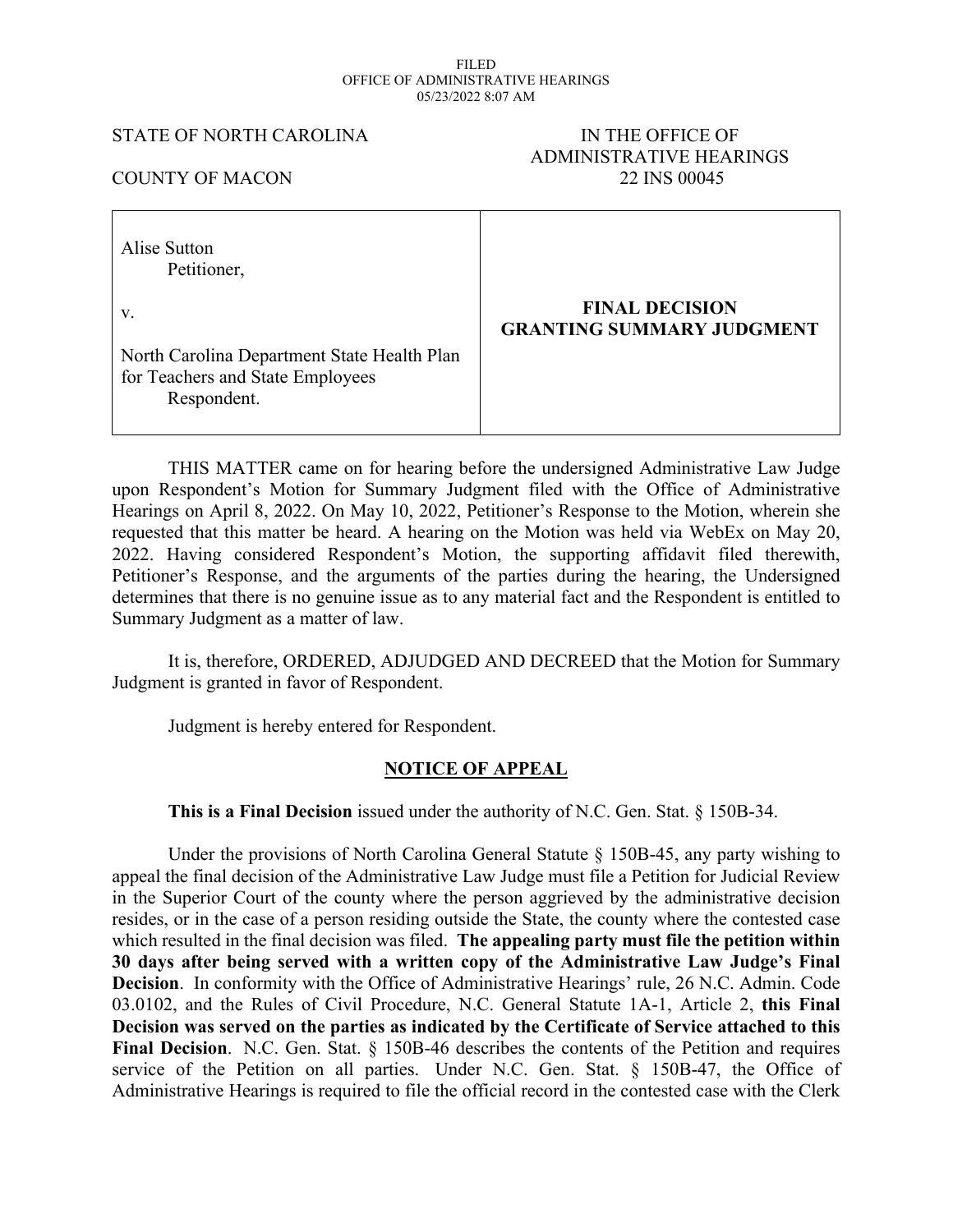of Superior Court within 30 days of receipt of the Petition for Judicial Review. Consequently, a copy of the Petition for Judicial Review must be sent to the Office of Administrative Hearings at the time the appeal is initiated in order to ensure the timely filing of the record.

## **IT IS SO ORDERED.**

This the 23rd day of May, 2022.

David F. Sutton

David F Sutton Administrative Law Judge